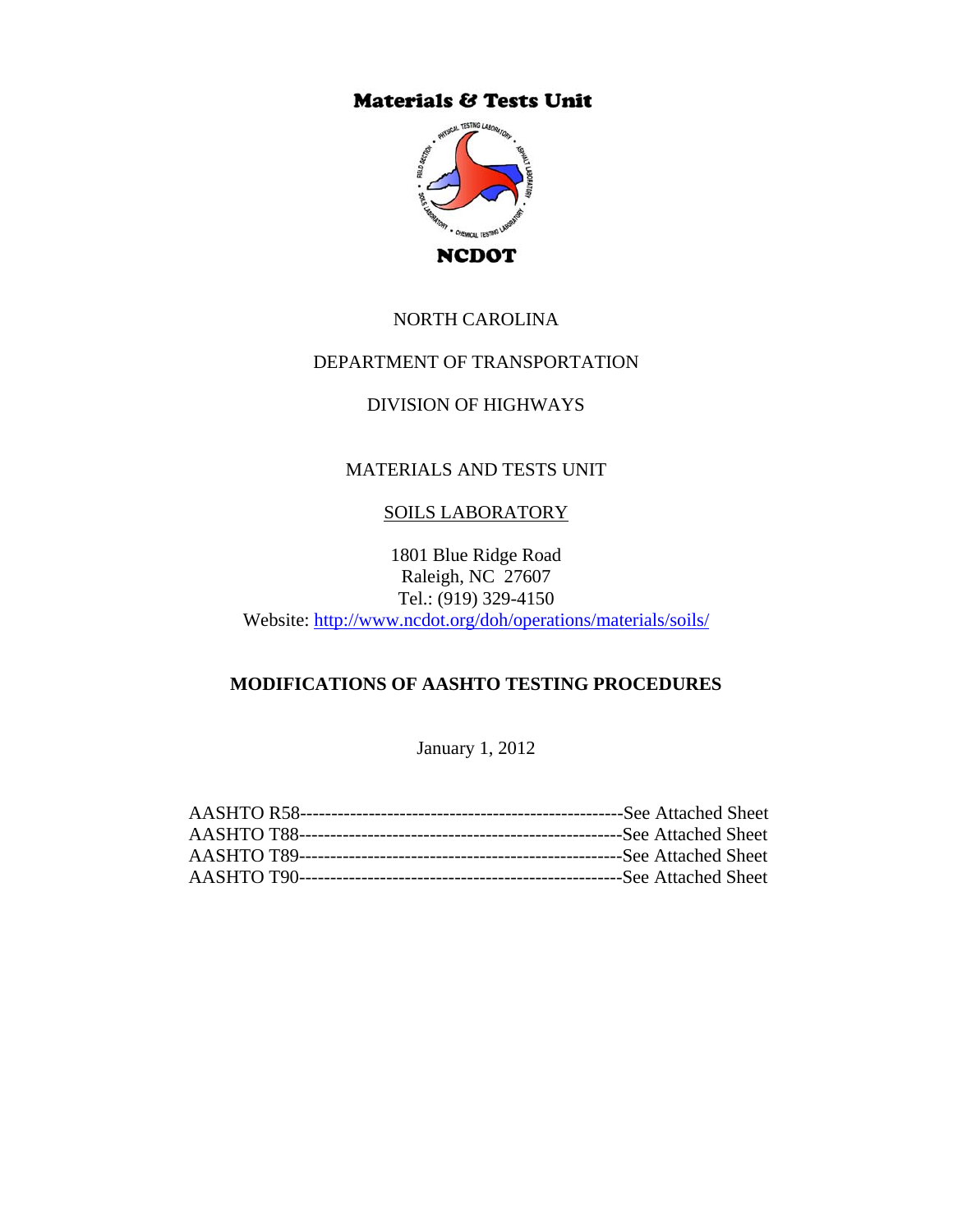# **Modification of AASHTO R 58-11 (Previous T87)**

| 4.1.1 | Mechanical Analysis (AASHTO T 88) – Delete the first sentence<br>and substitute the following:                                                                                  |
|-------|---------------------------------------------------------------------------------------------------------------------------------------------------------------------------------|
|       | For the mechanical analysis material passing a 2.00 mm (No. 10) sieve is<br>required in amounts equal to 100g of sandy soils and 50g of silty or clayey<br>soils.               |
| 5.1   | Delete the second sentence in this section and substitute the following:                                                                                                        |
|       | A representative test sample weighing approximately 1,000 grams (or as<br>otherwise established) is selected as the amount required to perform the desired<br>tests (Section 4) |
| 6.2   | Delete "approximately 110g" and substitute "100g".<br>Delete "approximately 60g" and substitute "50g".                                                                          |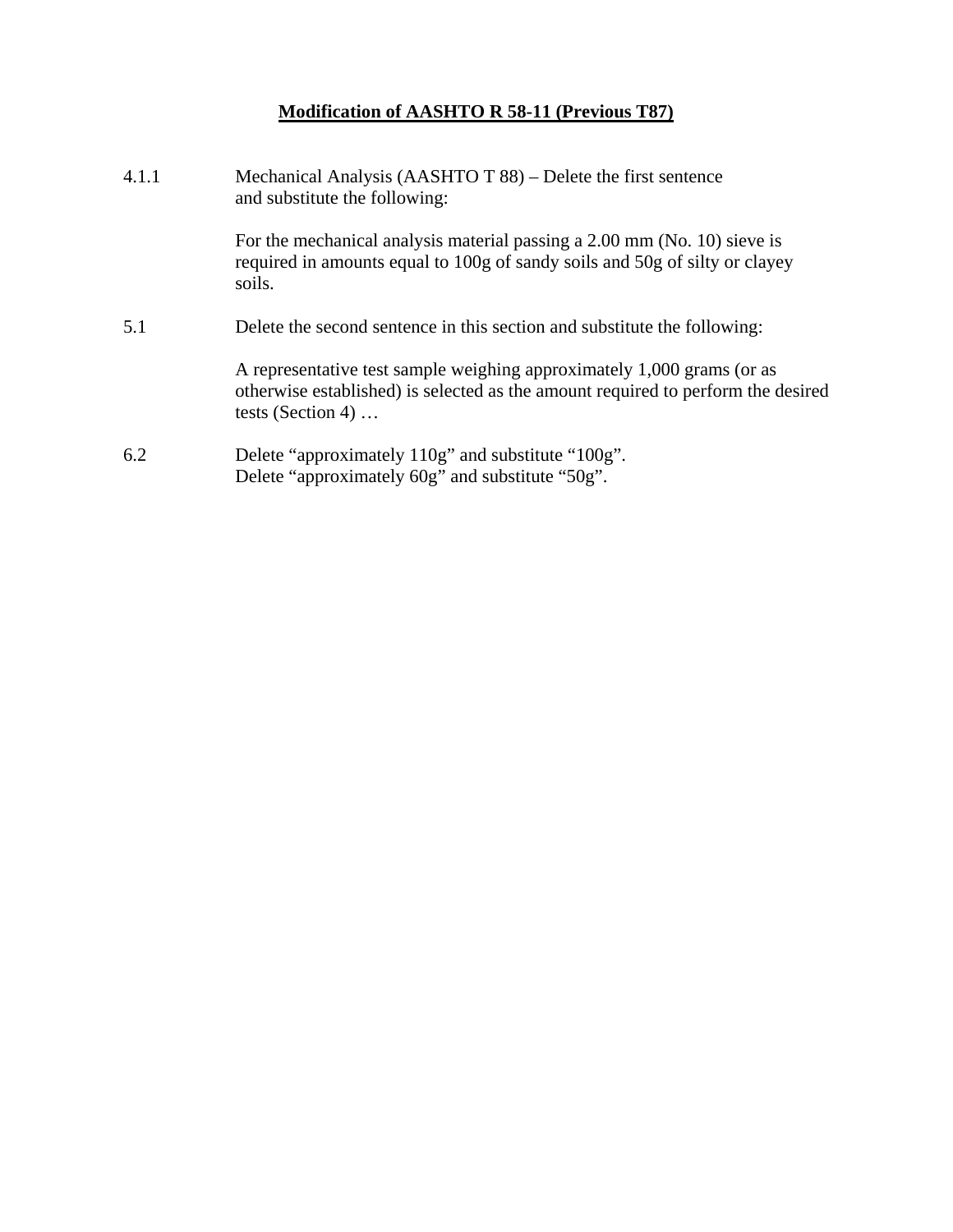# **Modification of AASHTO T 88-10**

#### **APPARATUS**:

3.1.3.1 (Alternate B) – Dispersing Device – Delete in entirety.

#### **DISPERSING AGENT**:

4.1 Delete in entirety and substitute the following:

 Use a stock solution of sodium hexametaphosphate with a 6.0 hydrometer reading at  $68^{\circ}$  F. NOTE: Correction factor of 6.0 should be deducted from all hydrometer readings when using this stock solution.

#### **SAMPLES**:

- 6.1 Delete use of AASHTO T146 Wet Preparation of Disturbed Soil Samples for test unless directed otherwise.
- 6.1.2 (a) Delete "or 0.425-mm (No.40)" (b) Delete "approximately 100g" and substitute "100g"; delete "approximately 50g" and substitute "50g"

#### **DISPERSION OF SOIL SAMPLES**:

10.1 Delete in entirety and substitute the following:

The 100g sample for sandy soils or 50g sample for silty or clayey soils which is to be used for hydrometer analysis shall be weighed, placed in a 250 ml evaporating dish or beaker, covered with 125-ml of stock solution of the selected dispersing agent specified in Section 4 and stirred thoroughly with a glass rod before placing in a dispersing cup. Distilled, demineralized, or pure tap water should be added until the dispersing cup is more that half-full, and the contents dispersed for a minimum of 1 minute in the mechanical stirring apparatus.

#### **ALTERNATE METHOD FOR DISPERSION**:

11.1~11.4 Delete in entirety

#### **HYDROMETETER TEST**:

12.1~12.3 Delete in entirety and substitute the following: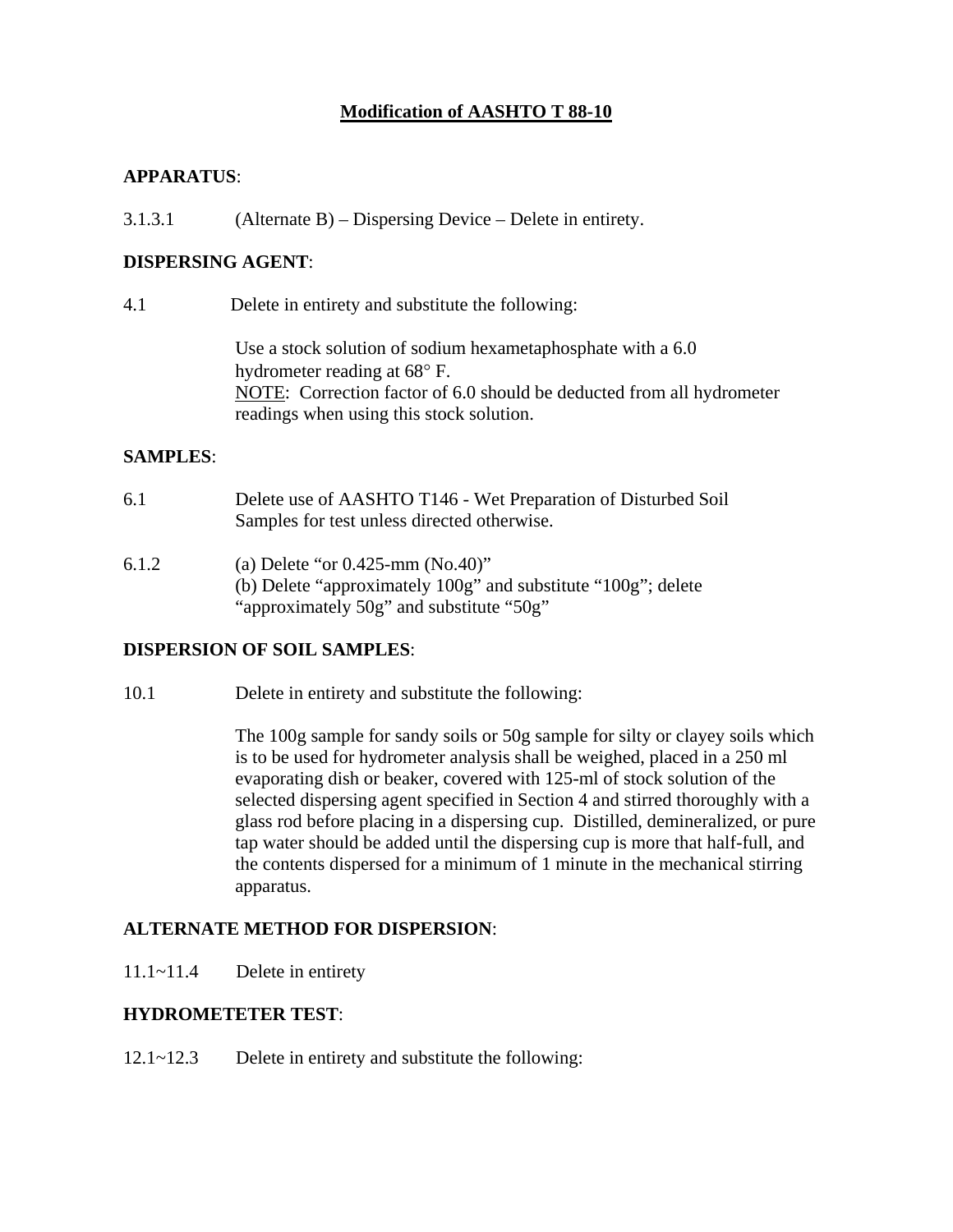After dispersion, the mixture should be transferred to a glass graduate and distilled, demineralized or pure tap water having the same temperature as the constant temperature bath added until the mixture attains a volume of 1000 ml. The graduate containing the soil suspension attains the temperature of the bath, the graduate should be removed and its contents thoroughly shaken for 1 minute, the palm of the hand being used as a stopper over the mouth of the graduate. At the conclusion of this shaking, a reading to determine the diameter of soil particles in suspension is taken, after approximately 35 seconds, with the hydrometer at the top of the meniscus formed by the suspension around its stem. The exact time is determined by use of a timeversus particle size-diameter chart. This is the initial silt-clay reading. Then the sample should be replaced in the constant temperature bath. After the sedimentation time of 60 minutes, a second hydrometer reading (clay) should be taken in the soil suspension with care being taken not to disturb the sedimentation of the material.

**NOTE 1:** The initial and  $2<sup>nd</sup>$  hydrometer reading must be corrected for the dispersing agent solution (minus 6.0) and for temperature, if other than  $68^{\circ}$  F.

> At the conclusion of the final reading of the hydrometer, the suspension should be washed on a No. 270 sieve. The fraction retained on the No. 270 sieve should be placed in a 250 ml. evaporating dish, the surface water poured off and the material dried in an oven at  $100 + 5^{\circ}$  C and a sieve analysis made using the No. 40, No. 200 and such other sieves as may be required.

 The weights of that part of the air-dried sample retained on each sieve should be corrected for hygroscopic moisture and converted to percent passing.

Percentage of hygroscopic moisture =  $W - W1 x 100$ W1

Where:

 $W =$  mass of air-dried soil  $W1 =$  mass of oven-dried soil

16.1~21.1 Delete in entirety unless directed otherwise.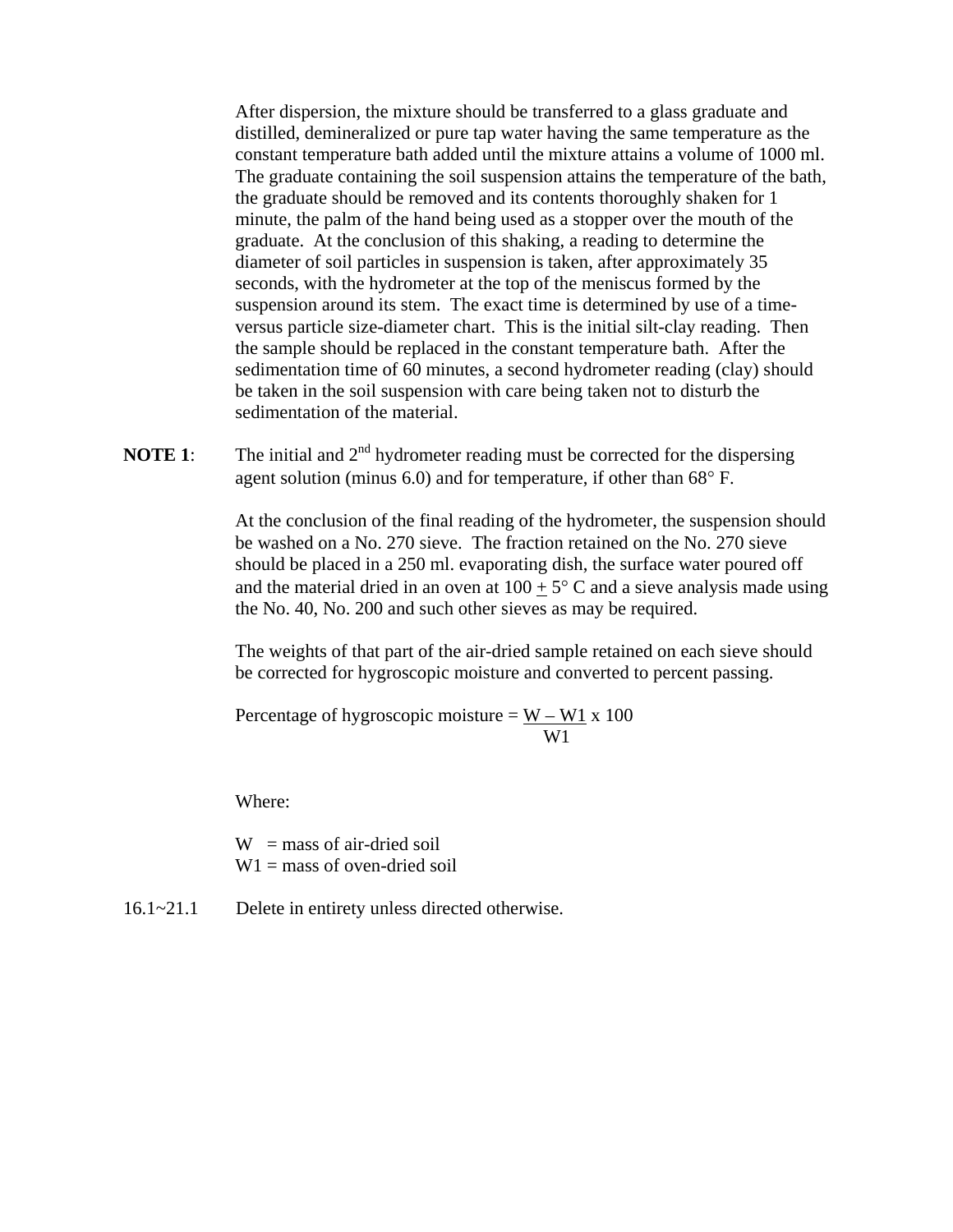# **Modifications of AASHTO T 89-10**

- 3.7 Balance A balance sensitive to 0.1g unless directed otherwise.
- 6.1 Tap water may be used in this test unless directed otherwise.
- 6.2 Delete the first sentence and substitute the following:

**Modification of Liquid Limit Test of Plastic Materials** (May be used in lieu of "flow curve" unless directed otherwise). The cup containing the sample prepared as described in Section 6.2 should be lifted and dropped by turning the crank F at the rate of two revolutions per

second until the two sides of the sample come in contact at the bottom of the groove along a distance of about  $\frac{1}{2}$  inch (12.7 mm) in 25 shocks. When it is ascertained that the flow of the material has closed the groove in exactly 25 blows at approximately ½ inch; a sample should be taken as described in Section 6.4, and the liquid limit should be determined by calculation as described in Section 8.1.

**NOTE 6** – Delete the last sentence and substitute the following:

If the soil continues to slide on the cup at a lesser number of blows that 25, the test is not applicable and the following method should be used:

#### **Modification of Liquid Limit Test of Non-Plastic Materials**

When the liquid limit test cannot be performed on non-plastic soils with the device and in the manner prescribed in AASHTO T 89 due to slippage of the divided soil mass in the cup, the liquid limit should be determined as directed below.

A soil sample should be taken as directed in Section 4.1 and mixed with water as described in Section 6.1.

When sufficient water has been thoroughly mixed with soil to form a uniform mass of stiff consistency, the mass should be spread in a 250 ml evaporating dish in a manner similar to the operation of placing the mass in the cup of the liquid device as described in Section 6.2, except that the soil mass should not be divided with the grooving tool.

A clean, dry spatula shall be pressed firmly on the surface of the soil mass and then lifted without dragging, and the spatula surface observed for water. When sufficient water has been thoroughly mixed with the soil to just cause water to adhere to the spatula in the form of beads, the consistency of the liquid limit has been reached, and the percentage of moisture in the soil is its value.

11.1 through 14.3 – Delete in entirety.